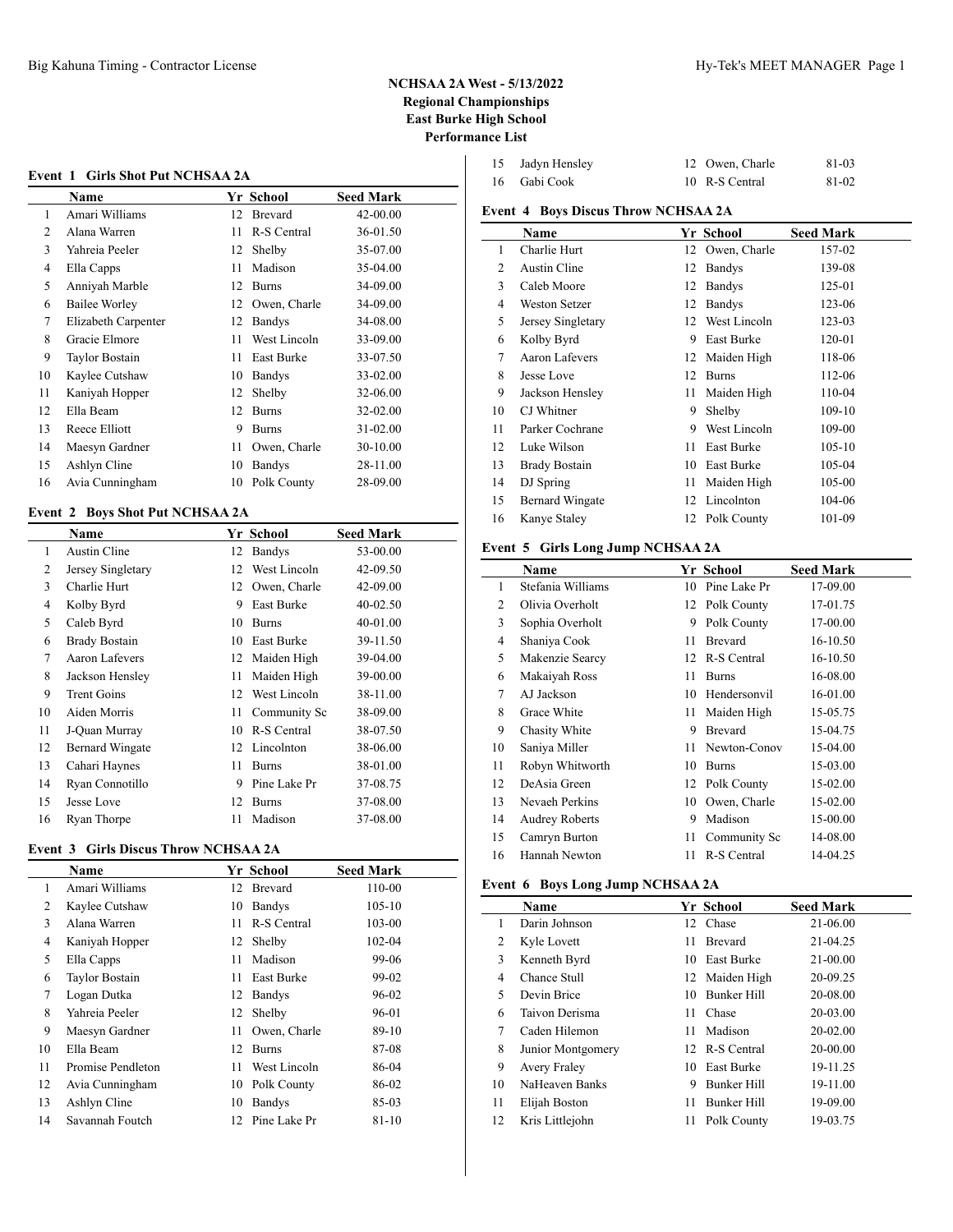### **Event 6 ...(Boys Long Jump NCHSAA 2A)**

|    | <b>Name</b>      | Yr School       | <b>Seed Mark</b> |  |
|----|------------------|-----------------|------------------|--|
|    | Dillon Armstrong | 11 West Lincoln | 19-02.25         |  |
| 14 | Steven Chupp     | 12 Polk County  | 19-02.00         |  |
| 15 | LJ Allen         | 11 Burns        | 19-01.50         |  |
| 16 | Banx King        | 12 Pine Lake Pr | 19-01.50         |  |

### **Event 7 Girls Triple Jump NCHSAA 2A**

|                | Name              |    | Yr School           | <b>Seed Mark</b> |  |
|----------------|-------------------|----|---------------------|------------------|--|
| 1              | AJ Jackson        | 10 | Hendersonvil        | 35-10.00         |  |
| $\overline{2}$ | Stefania Williams | 10 | Pine Lake Pr        | 35-00.00         |  |
| 3              | Lyndon Cock       |    | 12 Community Sc     | 33-11.50         |  |
| 4              | Grace White       | 11 | Maiden High         | 33-08.50         |  |
| 5              | Makenzie Searcy   | 12 | R-S Central         | 33-00.00         |  |
| 6              | Hannah Newton     | 11 | R-S Central         | $31 - 02.50$     |  |
| 7              | A'Ariona Burris   | 10 | <b>Burns</b>        | 30-11.00         |  |
| 8              | Sierra Church     | 11 | West Lincoln        | 30-10.50         |  |
| 9              | Nevaeh Perkins    | 10 | Owen, Charle        | 30-03.00         |  |
| 10             | Sydni Knuckles    | 9  | Bandys              | $30 - 02.50$     |  |
| 11             | Ashleigh Jones    | 12 | <b>East Rutherf</b> | 29-11.00         |  |
| 12             | J'Nyiah Jackson   | 12 | R-S Central         | 29-06.00         |  |
| 13             | Sophie Seeger     | 9  | Maiden High         | 29-00.00         |  |
| 14             | Audrey Harper     | 10 | Community Sc        | 28-08.00         |  |
| 15             | McKenna Morris    | 11 | Polk County         | 28-00.00         |  |
| 16             | Nautica Smith     | 10 | Bandys              | 27-09.50         |  |

# **Event 8 Boys Triple Jump NCHSAA 2A**

| $\frac{1}{2}$ |                             |    |                   |                  |  |  |
|---------------|-----------------------------|----|-------------------|------------------|--|--|
|               | Name                        |    | Yr School         | <b>Seed Mark</b> |  |  |
| 1             | Chance Stull                | 12 | Maiden High       | 42-03.00         |  |  |
| 2             | Darin Johnson               | 12 | Chase             | 41-06.00         |  |  |
| 3             | Roderick Edmundson          | 12 | East Rutherf      | 40-11.00         |  |  |
| 4             | Kamari Surratt              | 10 | <b>Burns</b>      | 40-01.50         |  |  |
| 5             | Steven Chupp                |    | 12 Polk County    | 40-01.00         |  |  |
| 6             | Christopher Price           | 12 | <b>East Burke</b> | 40-01.00         |  |  |
| 7             | Seth Johnson                | 11 | Community Sc      | 40-00.50         |  |  |
| 8             | Nathaniel Rhein             | 11 | Polk County       | 39-05.00         |  |  |
| 9             | Shamus O'Toole              | 9  | East Burke        | 39-04.50         |  |  |
| 10            | Huggins Ethan               | 10 | Brevard           | 38-11.00         |  |  |
| 11            | Walter Megill               | 10 | Bunker Hill       | 38-05.50         |  |  |
| 12            | Kyler Jones                 | 12 | Bandys            | 38-05.00         |  |  |
| 13            | Elijah Simon                | 11 | Brevard           | 38-01.75         |  |  |
| 14            | Nehemiah Lynch              | 10 | Lincolnton        | 37-07.50         |  |  |
| 15            | Marcelo Castillo-Manzanares | 12 | Bandys            | 37-06.00         |  |  |
| 16            | Wesley Guilford             | 10 | Pine Lake Pr      | 37-05.00         |  |  |

### **Event 9 Girls High Jump NCHSAA 2A**

 $\overline{a}$ 

|   | Name                  |     | Yr School       | <b>Seed Mark</b> |
|---|-----------------------|-----|-----------------|------------------|
|   | Makenzie Searcy       |     | 12 R-S Central  | 5-03.00          |
|   | Zoey Owenby           | 10. | West Lincoln    | $4 - 11.00$      |
| 3 | Aziyah Rudisill       | 11  | R-S Central     | $4 - 10.00$      |
| 4 | Lydia Fisher          | 9   | <b>Bandys</b>   | $4 - 09.00$      |
|   | Mia Bradley           | 9   | Polk County     | $4 - 08.00$      |
| 6 | <b>Audrey Roberts</b> | 9   | Madison         | $4 - 08.00$      |
|   | Audrey Harper         | 10  | Community Sc    | $4 - 06.00$      |
| 8 | Jenna Sidberry        |     | 12 Pine Lake Pr | $4 - 06.00$      |
|   |                       |     |                 |                  |

| -9 | Jasmine Miller    |                 | 10 Community Sc | 4-06.00     |
|----|-------------------|-----------------|-----------------|-------------|
| 10 | Marley Hefner     |                 | 12 Bandys       | $4 - 06.00$ |
| 11 | Grace White       |                 | 11 Maiden High  | $4 - 04.00$ |
| 12 | Emma Devine       | 11.             | <b>Burns</b>    | 4-04.00     |
| 13 | Isabella Woloshuk |                 | 9 Maiden High   | 4-04.00     |
| 14 | Madison Whittaker |                 | 9 Maiden High   | $4 - 00.00$ |
| 15 | Ella Beam         | 12 <sup>1</sup> | Burns           | $4 - 00.00$ |

## **Event 10 Boys High Jump NCHSAA 2A**

|    | Name                  |    | Yr School    | <b>Seed Mark</b> |
|----|-----------------------|----|--------------|------------------|
| 1  | Kenneth Byrd          | 10 | East Burke   | 6-06.00          |
| 2  | Avery Fraley          | 10 | East Burke   | 6-04.00          |
| 3  | <b>Tyrese Miller</b>  | 12 | R-S Central  | 6-04.00          |
| 4  | Connor Ruddisill      | 12 | Patton       | $6 - 02.00$      |
| 5  | Ian Cox               | 11 | East Burke   | $6 - 02.00$      |
| 6  | Gus Linker            | 10 | Pine Lake Pr | 6-01.00          |
| 7  | Kameron Moore         | 11 | Owen, Charle | $6 - 00.00$      |
| 8  | Joshua Stover         | 9  | Maiden High  | $6 - 00.00$      |
| 9  | Caden Hilemon         | 11 | Madison      | $6 - 00.00$      |
| 10 | LJ Allen              | 11 | <b>Burns</b> | $6 - 00.00$      |
| 11 | Chance Stull          | 12 | Maiden High  | 5-10.00          |
| 12 | John Quay-Wright      | 11 | Polk County  | $5 - 10.00$      |
| 13 | <b>Andrew Parsons</b> | 12 | <b>Burns</b> | $5 - 10.00$      |
| 14 | TJ White              | 12 | Bandys       | 5-08.00          |
| 15 | Seth Johnson          | 11 | Community Sc | 5-08.00          |

#### **Event 11 Girls Pole Vault NCHSAA 2A**

|   | <b>Name</b>       |    | Yr School      | <b>Seed Mark</b> |
|---|-------------------|----|----------------|------------------|
|   | Olivia Ellis      |    | 12 Bunker Hill | $9 - 00.00$      |
| 2 | Jayden Lineberger | 12 | <b>Bandys</b>  | 8-06.00          |
| 3 | Taylor Wright     |    | 12 R-S Central | 8-06.00          |
| 4 | Lauren Dotson     |    | 12 Polk County | 8-00.00          |
| 5 | Tori Thompson     |    | 12 Polk County | 7-06.00          |
| 6 | Tyra Mitchell     |    | 12 Bunker Hill | 7-00.00          |
| 7 | Jordan Kritzinger | 9  | Pine Lake Pr   | 7-00.00          |
| 8 | Bryce Kirkland    | 11 | <b>Bandys</b>  | 6-06.00          |
| 9 | Bailey Reynolds   | 12 | <b>Bandys</b>  | 5-06.00          |

## **Event 12 Boys Pole Vault NCHSAA 2A**

 $\overline{a}$ 

|    | Name                   |     | <b>Yr School</b>    | <b>Seed Mark</b> |  |
|----|------------------------|-----|---------------------|------------------|--|
| 1  | Kenneth Byrd           | 10  | East Burke          | 15-04.00         |  |
| 2  | Jake Morgan            |     | 12 Pine Lake Pr     | 14-00.00         |  |
| 3  | <b>Braxton Edwards</b> |     | 12 Polk County      | 11-06.00         |  |
| 4  | Kage Hefner            | 10  | <b>Bandys</b>       | 10-06.00         |  |
| 5  | <b>Trey Story</b>      | 11  | <b>Bandys</b>       | 10-06.00         |  |
| 6  | Jayden Albores         | 10  | <b>Bandys</b>       | 10-00.00         |  |
| 7  | Angel Rojas            | 11  | <b>Bunker Hill</b>  | $9 - 06.00$      |  |
| 8  | Alan Morales           | 11  | Bunker Hill         | $9 - 00.00$      |  |
| 9  | Jacob Shuford          | 11  | <b>East Rutherf</b> | 8-06.00          |  |
| 10 | Tyler Fransella        | 10  | Bunker Hill         | 8-06.00          |  |
| 11 | Tucker Bumgarner       | 9   | <b>East Rutherf</b> | 8-00.00          |  |
| 12 | Noah Rollins           | 10- | R-S Central         | 8-00.00          |  |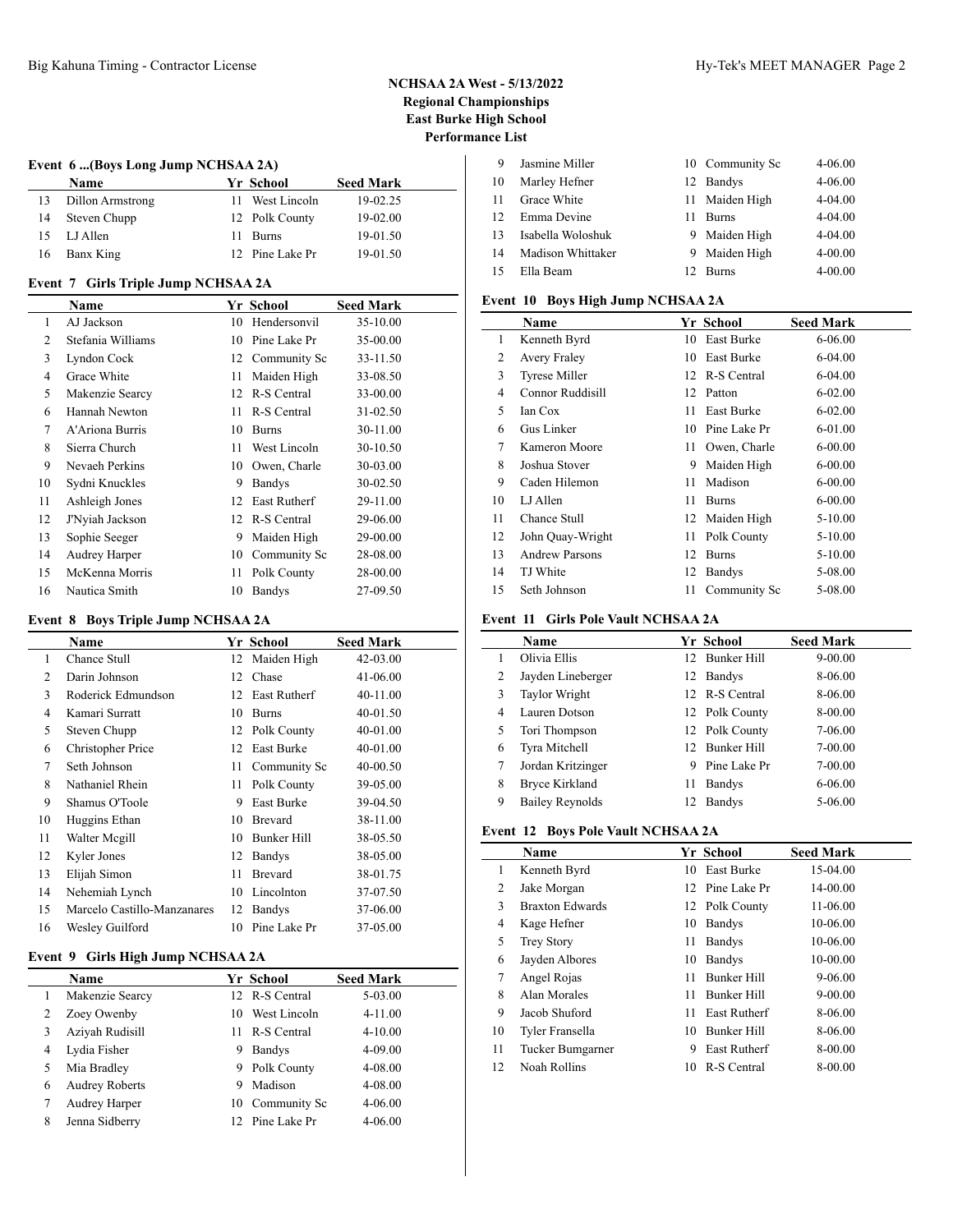|                | <b>Team</b>              | <b>Relay</b> | <b>Seed Time</b>        |
|----------------|--------------------------|--------------|-------------------------|
| $\mathbf{1}$   | Polk County              | A            | 10:00.61                |
|                | 1) Karsyn Huskey 9       |              | 2) Lindsey Jenkins 12   |
|                | 3) Olivia Overholt 12    |              | 4) Tori Thompson 12     |
| $\overline{c}$ | Pine Lake Pr             | A            | 10:21.66                |
|                | 1) Abby Pike 10          |              | 2) Caroline Ingram 11   |
|                | 3) Avery Garrett 9       |              | 4) Campbell Cupples 12  |
| 3              | Community Sc             | А            | 10:42.28                |
|                | 1) Lyndon Cock 12        |              | 2) Camryn Burton 11     |
|                | 3) Marin Sullivan 10     |              | 4) Taylor Simoes 12     |
| 4              | <b>Brevard</b>           | A            | 10:46.41                |
|                | 1) Lucy Murray 11        |              | 2) Erin Huter 12        |
|                | 3) Abby Huter 9          |              | 4) Vera Pandolfo 11     |
| 5              | Lincoln Char             | А            | 10:53.26                |
|                | 1) Katherine Elliott 12  |              | 2) Kallie Lusk 10       |
|                | 3) Emma Lohri 12         |              | 4) Bella Lohri 9        |
| 6              | East Burke               | A            | 11:08.83                |
|                | 1) Piper Strong 11       |              | 2) Karlynna McDaniel 11 |
|                | 3) Mekenzie Harris 11    |              | 4) Meah Walsh 11        |
| $\tau$         | Maiden High              | A            | 11:28.63                |
|                | 1) Allyson Carpenter 9   |              | 2) Shaley Dunn 11       |
|                | 3) Laney Miller 9        |              | 4) Madison Whittaker 9  |
| 8              | <b>Bandys</b>            | A            | 11:32.16                |
|                | 1) Allison Beard 12      |              | 2) Emily Hedrick 11     |
|                | 3) Lauren Buckminster 12 |              | 4) Paige Oldenburg 12   |
| 9              | Shelby                   | A            | 11:43.94                |
|                | 1) Caroline Bryson 10    |              | 2) Raven Griffin 12     |
|                | 3) Maddie Lopp 11        |              | 4) Haley Olvera 10      |
| 10             | <b>Bunker Hill</b>       | А            | 12:16.20                |
|                | 1) Kaylee Nelson 9       |              | 2) Maya Cappelletty 12  |
|                | 3) Moriah Hollar 11      |              | 4) Vanessa Morales 9    |
| 11             | <b>Burns</b>             | A            | 13:06.90                |
|                | 1) Ella Beam 12          |              | 2) Emma Devine 11       |
|                | 3) Alice Wray 11         |              | 4) Kaylee Greene 9      |

# **Event 14 Boys 4x800 Meter Relay NCHSAA 2A**

|   | Team                         | Relay | <b>Seed Time</b>      |
|---|------------------------------|-------|-----------------------|
| 1 | Patton                       | А     | 8:15.75               |
|   | 1) Austin McGuire 10         |       | 2) Charlie Bennett 10 |
|   | 3) Caden Clontz 12           |       | 4) Vance Jones 12     |
| 2 | <b>Brevard</b>               | A     | 8:32.12               |
|   | 1) Eli Snowden 11            |       | 2) Ezra Stubbs 9      |
|   | 3) Noah McLauchlin 10        |       | 4) Max Bailey 9       |
| 3 | Lincoln Char                 | A     | 8:34.09               |
|   | 1) Manix Ferreira 11         |       | 2) Joel McCloskey 11  |
|   | 3) Brandon Wright 11         |       | 4) Matthew Radin 11   |
| 4 | Owen, Charle                 | A     | 8:45.51               |
|   | 1) Tad Sloan-Westmoreland 11 |       | 2) Steve Garcia 10    |
|   | 3) Elijah Jones 11           |       | 4) Jaheem Ohara 11    |
| 5 | <b>Bandys</b>                | А     | 8:51.49               |
|   | 1) Bryson Burkett 12         |       | 2) Cj Schronce 11     |
|   | 3) Jake Knight 9             |       | 4) Cole Deal 12       |
|   |                              |       |                       |

| 6  | Polk County               | A | 8:55.34                       |
|----|---------------------------|---|-------------------------------|
|    | 1) Cade Bright 10         |   | 2) Jalyn Thomas 10            |
|    | 3) Mark Teague 12         |   | 4) Nathaniel Martinez 9       |
| 7  | Pine Lake Pr              | A | 8:56.34                       |
|    | 1) Corbin Hasslinger 11   |   | 2) Owen Sypolt 11             |
|    | 3) KJ Grossbeck 12        |   | 4) Case Maddox 12             |
| 8  | <b>Bunker Hill</b>        | A | 9:03.93                       |
|    | 1) Riley Killian 10       |   | 2) Alan Morales 11            |
|    | 3) Josh Horniman 11       |   | 4) Ben Martin 11              |
| 9  | Maiden High               | A | 9:10.53                       |
|    | 1) Hunter Smathers 11     |   | 2) Christian Rodriguez 10     |
|    | 3) Nymier Ramseur 11      |   | 4) Carson Foard 11            |
| 10 | <b>East Burke</b>         | A | 9:14.39                       |
|    | 1) Jonathan Garcia 12     |   | 2) Joseph Williams 11         |
|    | 3) Jackson Spencer 11     |   | 4) Caleb Johnson-White 12     |
| 11 | Shelby                    | A | 9:22.90                       |
|    | 1) Greg Arce 11           |   | 2) Damon Cook 9               |
|    | 3) Bryan Torres 10        |   | 4) Emmanuel Torres 12         |
| 12 | West Lincoln              | A | 9:36.90                       |
|    | 1) Andy Saine 10          |   | 2) Matthew Hopkins 11         |
|    | 3) Zachary Sanders 12     |   | 4) Curtis Angeles-Gonzales 10 |
| 13 | Chase                     | А | 9:44.15                       |
|    | 1) Jamie Sanchez 12       |   | 2) Caiden Little 9            |
|    | 3) Alejandro Arredondo 10 |   | 4) Cameron Leverette 11       |
| 14 | Lincolnton                | A | 9:45.95                       |
|    | 1) Will Simonton 11       |   | 2) Chandler Sneed 11          |
|    | 3) Miles Maham 9          |   | 4) Cory Watson 11             |
| 15 | R-S Central               | А | 9:51.84                       |
|    | 1) Christian Wilson 11    |   | 2) John Marsh 12              |
|    | 3) Landon Anderson 12     |   | 4) Cameron Whitener 9         |
| 16 | <b>Burns</b>              | A | 10:10.70                      |
|    | 1) Zach Currier 10        |   | 2) Jaiden Porter 9            |
|    | 3) Sabastian Soriano 9    |   | 4) Jameson Brown 9            |
|    |                           |   |                               |

## **Event 15 Girls 100 Meter Hurdles NCHSAA 2A Prelims**

|    | Name                  |    | Yr School           | <b>Seed Time</b> |
|----|-----------------------|----|---------------------|------------------|
| 1  | Stefania Williams     | 10 | Pine Lake Pr        | 16.24            |
| 2  | Callie Stamey         | 11 | Maiden High         | 16.91            |
| 3  | Hannah Dover          | 12 | <b>Burns</b>        | 17.55            |
| 4  | Amya Cunningham       | 12 | Polk County         | 17.60            |
| 5  | Bailey Reynolds       | 12 | Bandys              | 18.14            |
| 6  | Gabriela Edwards      | 12 | Bandys              | 18.29            |
| 7  | Ally Hollifield       | 11 | Shelby              | 18.43            |
| 8  | Clarissa Razo         | 11 | <b>East Rutherf</b> | 19.05            |
| 9  | Lilyana Mast          | 11 | R-S Central         | 19.18            |
| 10 | Journey Bristol       | 10 | <b>East Rutherf</b> | 19.27            |
| 11 | Macy Landis           | 12 | Maiden High         | 19.45            |
| 12 | <b>Audrey Roberts</b> | 9  | Madison             | 19.54            |
| 13 | Destiny Thompson      | 12 | R-S Central         | 19.60            |
| 14 | Jamya Mosley          | 10 | R-S Central         | 19.87            |
| 15 | Caroline Rhodes       | 10 | Bandys              | 20.41            |
| 16 | Lauren Dotson         | 12 | Polk County         | 20.46            |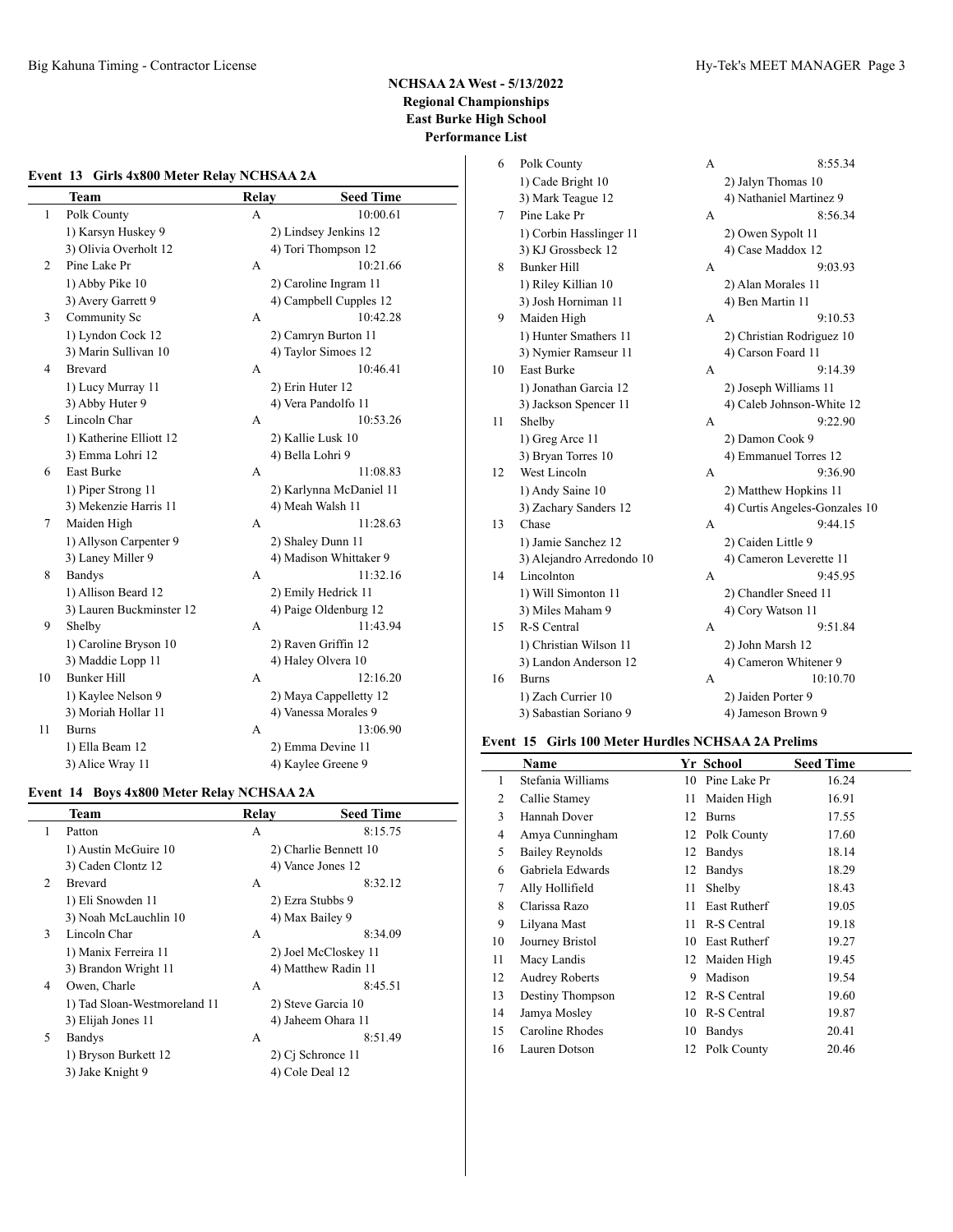# **Event 16 Boys 110 Meter Hurdles NCHSAA 2A Prelims**

|    | Name                  |    | Yr School     | <b>Seed Time</b> |
|----|-----------------------|----|---------------|------------------|
| 1  | Ayden Thompson        | 11 | Bunker Hill   | 14.89            |
| 2  | Kenneth Byrd          | 10 | East Burke    | 14.91            |
| 3  | Kamari Surratt        | 10 | <b>Burns</b>  | 15.91            |
| 4  | Lukas Valley          | 12 | Pine Lake Pr  | 16.14            |
| 5  | Graham Warlick        | 9  | <b>Burns</b>  | 16.44            |
| 6  | Kahari Phelps         | 10 | Lincolnton    | 16.65            |
| 7  | Camron Anderson       | 9  | Shelby        | 16.92            |
| 8  | Caden Hilemon         | 11 | Madison       | 16.94            |
| 9  | Nathaniel Rhein       | 11 | Polk County   | 17.09            |
| 10 | Luke Kelly            | 10 | Bunker Hill   | 17.28            |
| 11 | Chance Stull          | 12 | Maiden High   | 17.38            |
| 12 | Canden McGill         | 10 | Shelby        | 17.64            |
| 13 | Darin Johnson         | 12 | Chase         | 17.68            |
| 14 | Trevonne Barbee       | 11 | R-S Central   | 17.89            |
| 15 | <b>Chase Barnette</b> | 9  | <b>Bandys</b> | 18.45            |
| 16 | Jaylan Willis         | 9  | Bunker Hill   | 18.61            |

## **Event 17 Girls 100 Meter Dash NCHSAA 2A Prelims**

 $\overline{a}$ 

|                | Name            |    | Yr School      | <b>Seed Time</b> |
|----------------|-----------------|----|----------------|------------------|
| 1              | Joyasia Smith   | 12 | R-S Central    | 11.90            |
| 2              | Makaiyah Ross   | 11 | <b>Burns</b>   | 12.56            |
| 3              | Jada Whitesides | 10 | R-S Central    | 12.64            |
| $\overline{4}$ | Antonia Briscoe | 10 | East Rutherf   | 12.74            |
| 5              | Saniya Miller   | 11 | Newton-Conov   | 12.79            |
| 6              | Mechiah Brown   | 9  | East Rutherf   | 12.83            |
| 7              | Alessia Addo    | 9  | Pine Lake Pr   | 12.85            |
| 8              | Laney Greif     | 12 | Community Sc   | 12.98            |
| 9              | Macy Rummage    | 12 | Bandys         | 12.99            |
| 10             | Shaniya Cook    | 11 | Brevard        | 13.04            |
| 11             | Alaana Bennet   | 9  | <b>Brevard</b> | 13.27            |
| 12             | Robyn Whitworth | 10 | <b>Burns</b>   | 13.29            |
| 13             | Zeriah Stowers  | 9  | Lincolnton     | 13.34            |
| 14             | Sierra Church   | 11 | West Lincoln   | 13.64            |
| 15             | Madison Hatley  | 9  | Bandys         | 13.82            |
| 16             | Zaraiah Goode   | 9  | Maiden High    | 13.83            |

### **Event 18 Boys 100 Meter Dash NCHSAA 2A Prelims**

|    | Name                 |    | Yr School         | <b>Seed Time</b> |
|----|----------------------|----|-------------------|------------------|
| 1  | <b>Spencer Goins</b> | 12 | East Burke        | 10.93            |
| 2  | Chris Culliver       | 11 | Maiden High       | 11.04            |
| 3  | Jaiden Coston        | 12 | R-S Central       | 11.05            |
| 4  | Bricen Kee           | 10 | Shelby            | 11.08            |
| 5  | <b>Avery Fraley</b>  | 10 | <b>East Burke</b> | 11.10            |
| 6  | Parker DeHart        | 12 | <b>Bandys</b>     | 11.12            |
| 7  | Zander Fender        | 12 | Madison           | 11.14            |
| 8  | Makyis Dula          | 12 | West Caldwel      | 11.18            |
| 9  | Chadz Stevenson      | 12 | Bunker Hill       | 11.32            |
| 10 | Izay Bridges         | 9  | Shelby            | 11.35            |
| 11 | Michael Sifford      | 9  | Newton-Conov      | 11.36            |
| 12 | Bryce Jergenson      |    | 12 Polk County    | 11.38            |
| 13 | Tyler Logan          | 12 | R-S Central       | 11.40            |
| 14 | Cameron Gore         | 12 | Maiden High       | 11.42            |
|    |                      |    |                   |                  |

| 15 | Malachi Briscoe | 12 East Rutherf | 11.42 |
|----|-----------------|-----------------|-------|
|    | 16 Nolan Jones  | 11 Bandys       | 11.43 |

## **Event 19 Girls 4x200 Meter Relay NCHSAA 2A**

|                | Team                      | <b>Relay</b> | <b>Seed Time</b>       |
|----------------|---------------------------|--------------|------------------------|
| 1              | <b>Burns</b>              | А            | 1:51.00                |
|                | 1) Robyn Whitworth 10     |              | 2) Essence Howze 10    |
|                | 3) A'Ariona Burris 10     |              | 4) Makaiyah Ross 11    |
| 2              | Community Sc              | А            | 1:51.72                |
|                | 1) Mary McMillan 9        |              | 2) Kaelyn Scott 12     |
|                | 3) Lyndon Cock 12         |              | 4) Laney Greif 12      |
| 3              | R-S Central               | А            | 1:52.29                |
|                | 1) Cloe Jenkins 10        |              | 2) India Duran 12      |
|                | 3) Lilyana Mast 11        |              | 4) Joyasia Smith 12    |
| $\overline{4}$ | Lincoln Char              | А            | 1:53.22                |
|                | 1) Amelia Aganad 11       |              | 2) Semira Burnett 10   |
|                | 3) Reygan Kirkby 10       |              | 4) Molly Smith 9       |
| 5              | Shelby                    | А            | 1:54.38                |
|                | 1) Maraja Pass 11         |              | 2) Ikeria Haynes 12    |
|                | 3) Jahlya Aberthanthy 11  |              | 4) Antiana Walker 9    |
| 6              | Maiden High               | А            | 1:55.38                |
|                | 1) Alyssa Keener 12       |              | 2) Annalee Smith 11    |
|                | 3) Callie Stamey 11       |              | 4) Britten Holdren 10  |
| 7              | Pine Lake Pr              | А            | 1:57.01                |
|                | 1) Jordan Kritzinger 9    |              | 2) Kelci Krehnbrink 11 |
|                | 3) Avery Garrett 9        |              | 4) Siena Stefanac 11   |
| 8              | <b>Bunker Hill</b>        | A            | 1:58.19                |
|                | 1) Agatha Cane 10         |              | 2) Madison Lafone 9    |
|                | 3) Tyra Mitchell 12       |              | 4) Hailee Morrison 12  |
| 9              | Polk County               | A            | 1:58.79                |
|                | 1) Amya Cunningham 12     |              | 2) DeAsia Green 12     |
|                | 3) Kiera Littlejohn 9     |              | 4) Mckenna Hill 12     |
| 10             | <b>Bandys</b>             | А            | 1:59.07                |
|                | 1) Eva Lasala 10          |              | 2) Morgan Lester 9     |
|                | 3) Marley Hefner 12       |              | 4) Caroline Rhodes 10  |
| 11             | Lincolnton                | A            | 2:01.60                |
|                | 1) Princess-Zijah Lynch 9 |              | 2) Kanighsha Thomas 12 |
|                | 3) E'niiya Smith 9        |              | 4) Jaida Thomas 10     |

### **Event 20 Boys 4x200 Meter Relay NCHSAA 2A**

|                | Team                      | Relay | <b>Seed Time</b>      |
|----------------|---------------------------|-------|-----------------------|
| 1              | Owen, Charle              | A     | 1:33.06               |
|                | 1) Keron Clayton 9        |       | 2) Josh Hollowell 10  |
|                | 3) Kameron Moore 11       |       | 4) Davis Kendall 9    |
| $\mathfrak{D}$ | Pine Lake Pr              | A     | 1:33.24               |
|                | 1) Demitrius Johnson 12   |       | 2) Banx King 12       |
|                | 3) Sutherland Fox Tran 12 |       | 4) Ben Kern 12        |
| 3              | Newton-Conov              | A     | 1:33.60               |
|                | 1) Rakim Moore 11         |       | 2) Jayden Felder 10   |
|                | 3) Devan Crawford 12      |       | 4) Michael Sifford 9  |
| 4              | <b>Bunker Hill</b>        | A     | 1:33.71               |
|                | 1) Ayden Thompson 11      |       | 2) Chadz Stevenson 12 |
|                | 3) Xavier McCleave 10     |       | 4) Devin Brice 10     |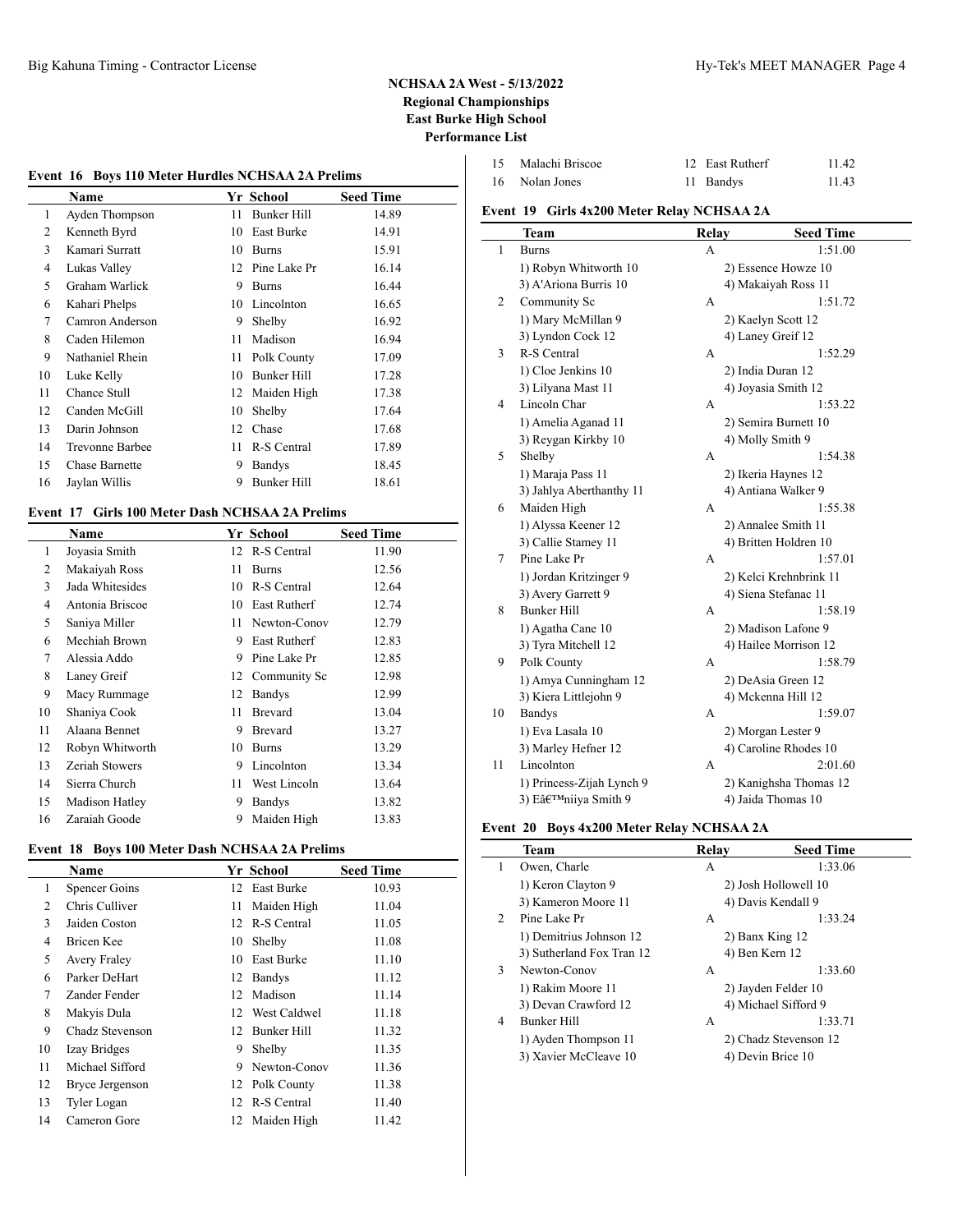$\overline{\phantom{0}}$ 

# **NCHSAA 2A West - 5/13/2022 Regional Championships East Burke High School Performance List**

# **Event 20 ...(Boys 4x200 Meter Relay NCHSAA 2A)**

|    | 20 (D0ys TA200 MCWI RUAY INCHISTATION |              |                            |
|----|---------------------------------------|--------------|----------------------------|
|    | Team                                  | <b>Relay</b> | <b>Seed Time</b>           |
| 5  | Maiden High                           | A            | 1:34.06                    |
|    | 1) Cameron Gore 12                    |              | 2) Ben Gibbs 11            |
|    | 3) Chris Culliver 11                  |              | 4) Jayden Lawrence 12      |
| 6  | Shelby                                | А            | 1:34.09                    |
|    | 1) Khalil Foster 9                    |              | 2) Nathan Hopper 12        |
|    | 3) Bricen Kee 10                      |              | 4) Izay Bridges 9          |
| 7  | West Caldwel                          | A            | 1:34.27                    |
|    | 1) Nehemiah Foxx 10                   |              | 2) Nigel Ransby 10         |
|    | 3) Tony Petty 12                      |              | 4) Victor Rosa 12          |
| 8  | Lincolnton                            | А            | 1:34.83                    |
|    | 1) Nehemiah Lynch 10                  |              | 2) Anthony Odum 11         |
|    | 3) Antonio Wilson 9                   |              | 4) Deandra Smith 12        |
| 9  | Polk County                           | А            | 1:35.71                    |
|    | 1) Keaundre Green 10                  |              | 2) Steven Chupp 12         |
|    | 3) Kris Littlejohn 11                 |              | 4) Deaken Nodine 12        |
| 10 | Brevard                               | A            | 1:36.09                    |
|    | 1) Elijah Simon 11                    |              | 2) Brooks Berry 11         |
|    | 3) Hadden Johnson 11                  |              | 4) Kyle Lovett 11          |
| 11 | East Burke                            | А            | 1:36.51                    |
|    | 1) Travis Craig 10                    |              | 2) Shamus O'Toole 9        |
|    | 3) Asher Gebhard 10                   |              | 4) Mason Robison 9         |
| 12 | Community Sc                          | A            | 1:37.72                    |
|    | 1) Oliver Morris 9                    |              | 2) Luke McRorie 11         |
|    | 3) Seth Johnson 11                    |              | 4) Tye'vhontaye Allison 11 |
| 13 | R-S Central                           | А            | 1:37.99                    |
|    | 1) Trevonne Barbee 11                 |              | 2) William McGee 12        |
|    | 3) Damarion Wilkerson 11              |              | 4) Noah Carson 10          |
| 14 | <b>Bandys</b>                         | А            | 1:38.00                    |
|    | 1) Jayden Brown 10                    |              | 2) Cole Dorothy 10         |
|    | 3) TJ White 12                        |              | 4) Delson Hillier 10       |
| 15 | Burns                                 | А            | 1:38.30                    |
|    | 1) Graham Warlick 9                   |              | 2) Azari Brown 12          |
|    | 3) Cahari Haynes 11                   |              | 4) Ryan Thompson 11        |
| 16 | Hendersonvil                          | А            | 1:39.69                    |
|    | 1) Brennen Dehaven 12                 |              | 2) Ewan Desmond 10         |
|    | 3) Wyatt Schwitzer 10                 |              | 4) Malachai Jacobs 11      |
|    |                                       |              |                            |

# **Event 21 Girls 1600 Meter Run NCHSAA 2A**

|    | Name               |    | Yr School       | <b>Seed Time</b> |
|----|--------------------|----|-----------------|------------------|
| 1  | Paige Oldenburg    | 12 | Bandys          | 5:18.30          |
| 2  | Katherine Hopkins  | 11 | Lincolnton      | 5:25.86          |
| 3  | <b>Brooke Hope</b> | 10 | R-S Central     | 5:31.20          |
| 4  | Lauren Buckminster | 12 | Bandys          | 5:32.67          |
| 5  | Abby Pike          | 10 | Pine Lake Pr    | 5:33.98          |
| 6  | Marin Sullivan     |    | 10 Community Sc | 5:42.08          |
| 7  | Kaylee Greene      | 9  | <b>Burns</b>    | 5:55.70          |
| 8  | Connelly Martin    | 11 | Pine Lake Pr    | 6:09.81          |
| 9  | Kaylee Nelson      | 9  | Bunker Hill     | 6:16.50          |
| 10 | Piper Strong       | 11 | East Burke      | 6:29.90          |
| 11 | Halle Lowery       | 10 | Chase           | 6:45.29          |
| 12 | Karlynna McDaniel  | 11 | East Burke      | 6:49.94          |
| 13 | Allison Beard      | 12 | Bandys          | 6:51.80          |
| 14 | Alice Wray         | 11 | <b>Burns</b>    | 6:54.00          |
|    |                    |    |                 |                  |

| 15 | Kayla Kitchen                          | 11 | Polk County    | 7:28.73          |
|----|----------------------------------------|----|----------------|------------------|
|    | Event 22 Boys 1600 Meter Run NCHSAA 2A |    |                |                  |
|    | Name                                   |    | Yr School      | <b>Seed Time</b> |
| 1  | Grant Parham                           | 12 | <b>Bandys</b>  | 4:25.02          |
| 2  | Knox Witherspoon                       | 12 | <b>Brevard</b> | 4:31.31          |
| 3  | Elijah Jones                           | 11 | Owen, Charle   | 4:31.42          |
| 4  | Caden Clontz                           | 12 | Patton         | 4:40.85          |
| 5  | Mark Teague                            | 12 | Polk County    | 4:43.48          |
| 6  | David Birkhofer Jr                     | 12 | <b>Bandys</b>  | 4:45.17          |
| 7  | Corbin Hasslinger                      | 11 | Pine Lake Pr   | 4:46.96          |
| 8  | Charlie Bennett                        | 10 | Patton         | 4:47.50          |
| 9  | KJ Grossbeck                           | 12 | Pine Lake Pr   | 4:50.65          |
| 10 | <b>Ben Martin</b>                      | 11 | Bunker Hill    | 4:54.90          |
| 11 | Owen Storie                            | 12 | <b>Burns</b>   | 4:57.12          |
| 12 | <b>Bryson Burkett</b>                  | 12 | <b>Bandys</b>  | 4:57.44          |
| 13 | Hunter Smathers                        | 11 | Maiden High    | 4:57.74          |
| 14 | Jackson Brown                          | 10 | Bunker Hill    | 5:08.36          |
| 15 | Jalyn Thomas                           | 10 | Polk County    | 5:11.48          |
| 16 | Jonathan Garcia                        | 12 | East Burke     | 5:16.35          |
|    |                                        |    |                |                  |

# **Event 23 Girls 4x100 Meter Relay NCHSAA 2A**

|    | Team                   | Relay | <b>Seed Time</b>       |
|----|------------------------|-------|------------------------|
| 1  | R-S Central            | A     | 49.89                  |
|    | 1) Jada Whitesides 10  |       | 2) Cloe Jenkins 10     |
|    | 3) Lilyana Mast 11     |       | 4) Joyasia Smith 12    |
| 2  | <b>Burns</b>           | А     | 52.03                  |
|    | 1) Robyn Whitworth 10  |       | 2) Essence Howze 10    |
|    | 3) A'Ariona Burris 10  |       | 4) Makaiyah Ross 11    |
| 3  | Shelby                 | A     | 52.56                  |
|    | 1) Maraja Pass 11      |       | 2) Ikeria Haynes 12    |
|    | 3) Miriam Thurman 12   |       | 4) Antiana Walker 9    |
| 4  | <b>Bandys</b>          | A     | 52.84                  |
|    | 1) Madison Hatley 9    |       | 2) Eva Lasala 10       |
|    | 3) Morgan Lester 9     |       | 4) Mackenzie Osland 12 |
| 5  | <b>Brevard</b>         | A     | 53.11                  |
|    | 1) Alaana Bennet 9     |       | 2) Shaniya Cook 11     |
|    | 3) Amari Williams 12   |       | 4) Chasity White 9     |
| 6  | Lincoln Char           | А     | 53.15                  |
|    | 1) Amelia Aganad 11    |       | 2) Semira Burnett 10   |
|    | 3) Molly Smith 9       |       | 4) Reygan Kirkby 10    |
| 7  | Polk County            | A     | 53.72                  |
|    | 1) Amya Cunningham 12  |       | 2) DeAsia Green 12     |
|    | 3) Kiera Littlejohn 9  |       | 4) Mckenna Hill 12     |
| 8  | Pine Lake Pr           | A     | 54.76                  |
|    | 1) Jordan Kritzinger 9 |       | 2) Kelci Krehnbrink 11 |
|    | 3) Avery Garrett 9     |       | 4) Siena Stefanac 11   |
| 9  | <b>East Rutherf</b>    | А     | 55.10                  |
|    | 1) Ashleigh Jones 12   |       | 2) Antonia Briscoe 10  |
|    | 3) Kayla Hamilton 12   |       | 4) Mechiah Brown 9     |
| 10 | West Caldwel           | A     | 55.34                  |
|    | 1) Omarzria Wright 10  |       | 2) Jozlyne Winkler 10  |
|    | 3) Maddy Eaches 10     |       | 4) Sarah Swanson 12    |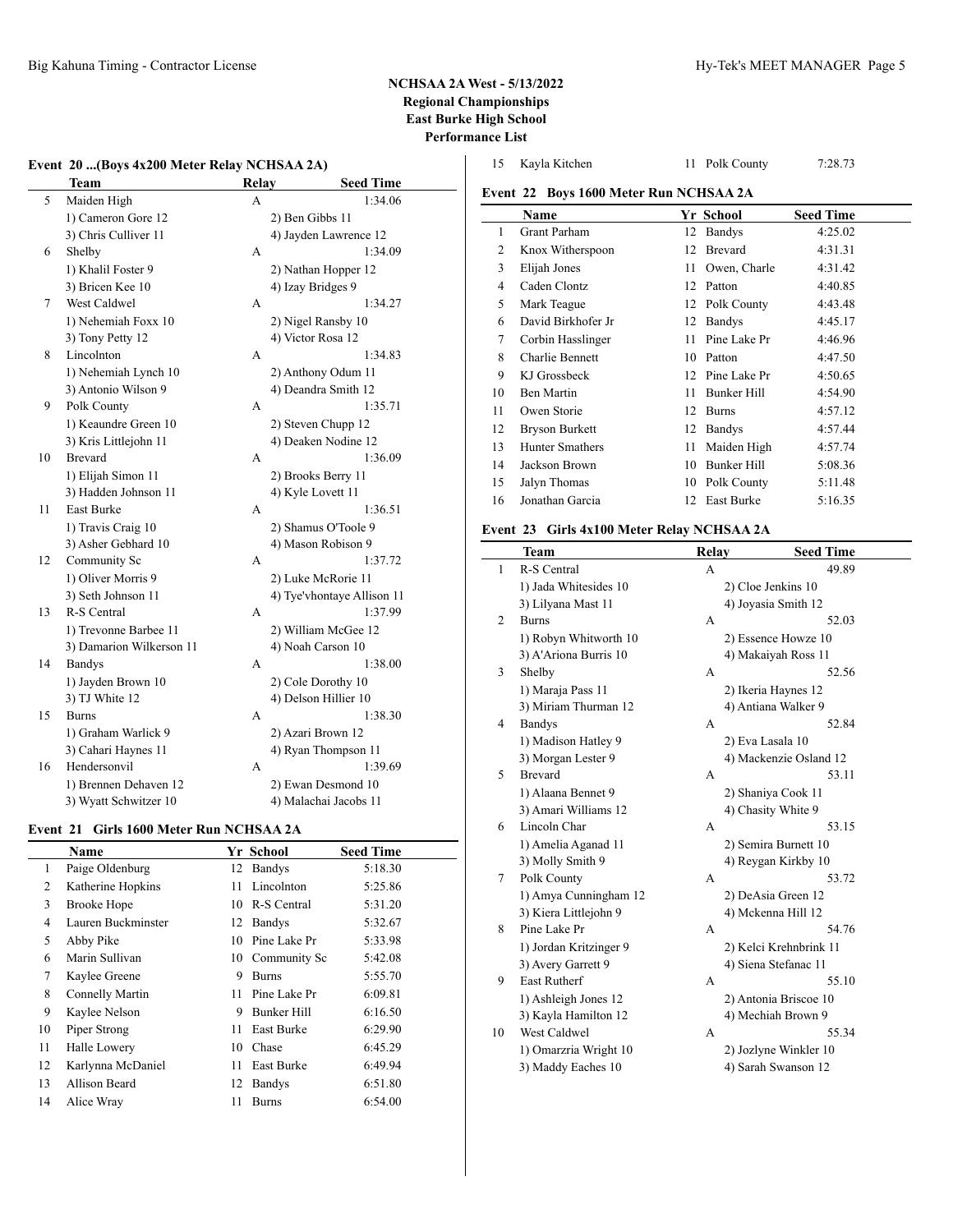## **Event 23 ...(Girls 4x100 Meter Relay NCHSAA 2A)**

|    | Team                      | Relav | <b>Seed Time</b>    |
|----|---------------------------|-------|---------------------|
| 11 | Lincolnton                | А     | 55.74               |
|    | 1) Princess-Zijah Lynch 9 |       | 2) Jaida Thomas 10  |
|    | 3) Kanighsha Thomas 12    |       | 4) Zeriah Stowers 9 |
| 12 | Maiden High               | А     | 56.87               |
|    | 1) Britten Holdren 10     |       | 2) Annalee Smith 11 |
|    | 3) Zaraiah Goode 9        |       | 4) Payton Miller 10 |
| 13 | Community Sc              | А     | 57.64               |
|    | 1) Jasmine Miller 10      |       | 2) Audrey Harper 10 |
|    | 3) Sarah McNelly 10       |       | 4) Kaelyn Scott 12  |

### **Event 24 Boys 4x100 Meter Relay NCHSAA 2A**

|                | Team                      | Relay | <b>Seed Time</b>           |
|----------------|---------------------------|-------|----------------------------|
| 1              | Shelby                    | А     | 43.91                      |
|                | 1) Bricen Kee 10          |       | 2) Nathan Hopper 12        |
|                | 3) Khalil Foster 9        |       | 4) Izay Bridges 9          |
| $\overline{c}$ | R-S Central               | А     | 44.15                      |
|                | 1) Tyler Logan 12         |       | 2) Ty'Quan Whitesides 12   |
|                | 3) Jaiden Coston 12       |       | 4) Noah Carson 10          |
| 3              | Maiden High               | А     | 44.80                      |
|                | 1) Chris Culliver 11      |       | 2) Ben Gibbs 11            |
|                | 3) Cameron Gore 12        |       | 4) Alec Hall 11            |
| 4              | Madison                   | А     | 44.94                      |
|                | 1) Caden Hilemon 11       |       | 2) Drake Marshall 9        |
|                | 3) Levi Shelton 10        |       | 4) Zander Fender 12        |
| 5              | Pine Lake Pr              | А     | 44.97                      |
|                | 1) Demitrius Johnson 12   |       | 2) Banx King 12            |
|                | 3) Sutherland Fox Tran 12 |       | 4) Ben Kern 12             |
| 6              | East Burke                | A     | 44.99                      |
|                | 1) Asher Gebhard 10       |       | 2) Avery Fraley 10         |
|                | 3) Mason Robison 9        |       | 4) Spencer Goins 12        |
| 7              | <b>Bunker Hill</b>        | A     | 45.11                      |
|                | 1) Elijah Boston 11       |       | 2) Devin Brice 10          |
|                | 3) Chadz Stevenson 12     |       | 4) Ayden Thompson 11       |
| 8              | <b>Brevard</b>            | A     | 45.14                      |
|                | 1) Elijah Simon 11        |       | 2) Hadden Johnson 11       |
|                | 3) Kyle Lovett 11         |       | 4) Brooks Berry 11         |
| 9              | Polk County               | А     | 45.26                      |
|                | 1) Steven Chupp 12        |       | 2) Kris Littlejohn 11      |
|                | 3) Keaundre Green 10      |       | 4) Vincent Twitty 11       |
| 10             | <b>Bandys</b>             | A     | 45.40                      |
|                | 1) Parker DeHart 12       |       | 2) Cole Dorothy 10         |
|                | 3) Fletcher Harris 11     |       | 4) Nolan Jones 11          |
| 11             | West Lincoln              | A     | 46.24                      |
|                | 1) Dillon Armstrong 11    |       | 2) Nathan Rye 11           |
|                | 3) Zachary Daigler 12     |       | 4) Charlie Wyant 12        |
| 12             | <b>Burns</b>              | A     | 46.54                      |
|                | 1) Graham Warlick 9       |       | 2) Kamari Surratt 10       |
|                | 3) Cahari Haynes 11       |       | 4) Ryan Thompson 11        |
| 13             | Community Sc              | А     | 46.60                      |
|                | 1) Oliver Morris 9        |       | 2) Luke McRorie 11         |
|                | 3) Seth Johnson 11        |       | 4) Tye'vhontaye Allison 11 |
|                |                           |       |                            |

| 14 | East Rutherf          |                    | 47.25                    |
|----|-----------------------|--------------------|--------------------------|
|    | 1) Malachi Briscoe 12 | 2) Wesley Butler 9 |                          |
|    | 3) Blake McClellan 9  |                    | 4) Roderick Edmundson 12 |

# **Event 25 Girls 400 Meter Dash NCHSAA 2A**

|    | Name                 |    | Yr School      | <b>Seed Time</b> |
|----|----------------------|----|----------------|------------------|
| 1  | Rylee Hegedus        | 12 | Pine Lake Pr   | 58.13            |
| 2  | Alessia Addo         | 9  | Pine Lake Pr   | 1:00.45          |
| 3  | Macy Rummage         | 12 | Bandys         | 1:00.93          |
| 4  | Karsyn Huskey        | 9  | Polk County    | 1:02.32          |
| 5  | Sophia Overholt      | 9  | Polk County    | 1:02.80          |
| 6  | <b>Avery Garrett</b> | 9  | Pine Lake Pr   | 1:04.65          |
| 7  | Nevaeh Perkins       | 10 | Owen, Charle   | 1:04.87          |
| 8  | Sierra Church        | 11 | West Lincoln   | 1:05.60          |
| 9  | Carly Hancock        | 11 | Owen, Charle   | 1:05.94          |
| 10 | Abby Huter           | 9  | <b>Brevard</b> | 1:06.18          |
| 11 | Sarah Day            | 11 | <b>Burns</b>   | 1:06.24          |
| 12 | Allyson Carpenter    | 10 | Lincolnton     | 1:07.14          |
| 13 | Alyssa Keener        |    | 12 Maiden High | 1:07.54          |
| 14 | Kaylee Greene        | 9  | <b>Burns</b>   | 1:10.01          |
| 15 | Mekenzie Harris      | 11 | East Burke     | 1:10.04          |
| 16 | Madison Whittaker    | 9  | Maiden High    | 1:10.54          |

## **Event 26 Boys 400 Meter Dash NCHSAA 2A**

|    | <b>Name</b>            |    | Yr School      | <b>Seed Time</b> |
|----|------------------------|----|----------------|------------------|
| 1  | <b>Bryce Jergenson</b> | 12 | Polk County    | 50.14            |
| 2  | David Birkhofer Jr     | 12 | <b>Bandys</b>  | 51.61            |
| 3  | Davis Kendall          | 9  | Owen, Charle   | 51.89            |
| 4  | <b>Austin McGuire</b>  | 10 | Patton         | 51.91            |
| 5  | KJ Grossbeck           | 12 | Pine Lake Pr   | 52.64            |
| 6  | Ty'Quan Whitesides     |    | 12 R-S Central | 52.64            |
| 7  | Michael Sifford        | 9  | Newton-Conov   | 52.67            |
| 8  | Bryson Foard           | 11 | Maiden High    | 53.24            |
| 9  | Nymier Ramseur         | 11 | Maiden High    | 53.37            |
| 10 | Christopher Price      | 12 | East Burke     | 53.69            |
| 11 | Nicholas Calarco       | 11 | Community Sc   | 53.88            |
| 12 | Xavier McCleave        | 10 | Bunker Hill    | 54.18            |
| 13 | Manix Ferreira         | 11 | Lincoln Char   | 54.36            |
| 14 | LJ Allen               | 11 | <b>Burns</b>   | 54.76            |
| 15 | Drake Marshall         | 9  | Madison        | 55.14            |
| 16 | Jayden Brown           | 10 | Bandys         | 55.27            |

# **Event 27 Girls 300 Meter Hurdles NCHSAA 2A**

|    | <b>Name</b>            |      | Yr School           | <b>Seed Time</b> |
|----|------------------------|------|---------------------|------------------|
| 1  | Callie Stamey          | 11 - | Maiden High         | 48.41            |
| 2  | Hannah Dover           |      | 12 Burns            | 49.96            |
| 3  | Stefania Williams      |      | 10 Pine Lake Pr     | 51.92            |
| 4  | Amya Cunningham        |      | 12 Polk County      | 52.55            |
| 5  | <b>Bailey Reynolds</b> |      | 12 Bandys           | 53.39            |
| 6  | Ally Hollifield        | 11   | Shelby              | 54.94            |
| 7  | Katherine Elliott      |      | 12 Lincoln Char     | 55.52            |
| 8  | Macy Landis            |      | 12 Maiden High      | 56.19            |
| 9  | Katie Skerpon          | 11   | Community Sc        | 56.24            |
| 10 | Clarissa Razo          | 11   | <b>East Rutherf</b> | 56.30            |
| 11 | Jamya Mosley           | 10   | R-S Central         | 56.65            |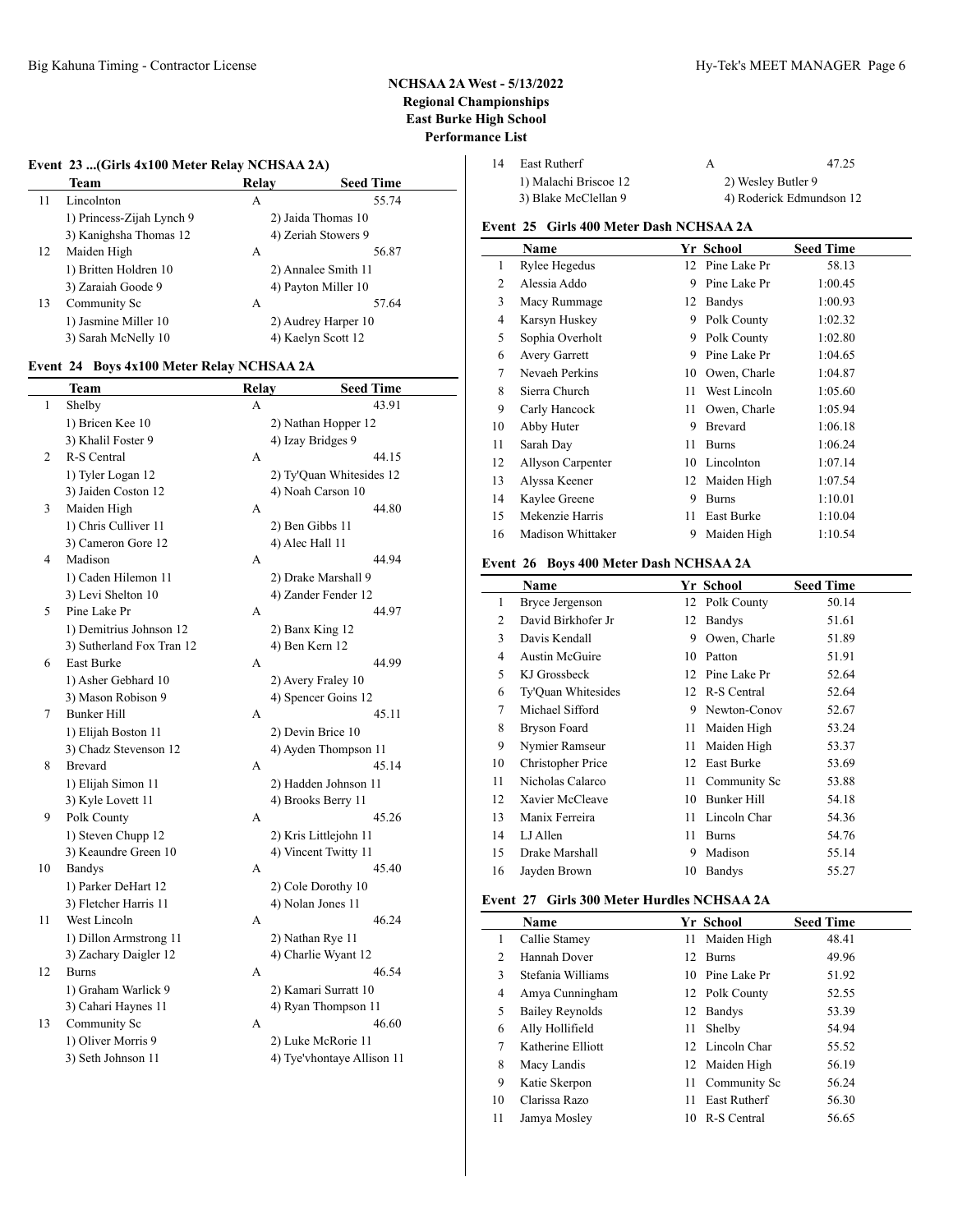## **Event 27 ...(Girls 300 Meter Hurdles NCHSAA 2A)**

|    | <b>Name</b>      | Yr School      | <b>Seed Time</b> |
|----|------------------|----------------|------------------|
|    | Gabriela Edwards | 12 Bandys      | 58.68            |
| 13 | Amanda Moran     | 9 Community Sc | 58.82            |
| 14 | Lauren Dotson    | 12 Polk County | 59.11            |
| 15 | Lydia Fisher     | Bandvs         | 1:04.27          |

### **Event 28 Boys 300 Meter Hurdles NCHSAA 2A**

| $\cdots$ |                        |    |                    |                  |  |  |
|----------|------------------------|----|--------------------|------------------|--|--|
|          | Name                   |    | Yr School          | <b>Seed Time</b> |  |  |
| 1        | Lukas Valley           | 12 | Pine Lake Pr       | 39.66            |  |  |
| 2        | Ayden Thompson         | 11 | Bunker Hill        | 42.26            |  |  |
| 3        | Jake Morgan            |    | 12 Pine Lake Pr    | 42.41            |  |  |
| 4        | <b>Brandon Wright</b>  | 11 | Lincoln Char       | 42.69            |  |  |
| 5        | Nathaniel Rhein        | 11 | Polk County        | 43.17            |  |  |
| 6        | Luke Kelly             | 10 | Bunker Hill        | 43.91            |  |  |
| 7        | Graham Warlick         | 9  | <b>Burns</b>       | 43.98            |  |  |
| 8        | Kahari Phelps          | 10 | Lincolnton         | 44.12            |  |  |
| 9        | Willie Cooper Holloway | 11 | Maiden High        | 44.86            |  |  |
| 10       | Caiden Rowe            | 11 | Newton-Conov       | 45.25            |  |  |
| 11       | Kamari Surratt         | 10 | <b>Burns</b>       | 45.54            |  |  |
| 12       | Camron Anderson        | 9  | Shelby             | 45.64            |  |  |
| 13       | Logan Starnes          | 9  | <b>Bunker Hill</b> | 45.87            |  |  |
| 14       | Canden McGill          | 10 | Shelby             | 46.77            |  |  |
| 15       | Jack huggin            | 12 | Bandys             | 46.78            |  |  |
| 16       | Jordan Berry           | 12 | Bandys             | 47.04            |  |  |

#### **Event 29 Girls 800 Meter Run NCHSAA 2A**

|                | $0.11$ to $0.001$ . The contract of $0.11$ and $0.11$ and $0.11$ and $0.11$ and $0.11$ and $0.11$ and $0.11$ and $0.11$ and $0.11$ and $0.11$ and $0.11$ and $0.11$ and $0.11$ and $0.11$ and $0.11$ and $0.11$ and $0.11$ an |    |                 |                  |  |  |
|----------------|-------------------------------------------------------------------------------------------------------------------------------------------------------------------------------------------------------------------------------|----|-----------------|------------------|--|--|
|                | Name                                                                                                                                                                                                                          |    | Yr School       | <b>Seed Time</b> |  |  |
| 1              | Olivia Overholt                                                                                                                                                                                                               |    | 12 Polk County  | 2:26.95          |  |  |
| $\overline{c}$ | Lindsey Jenkins                                                                                                                                                                                                               | 12 | Polk County     | 2:29.33          |  |  |
| 3              | Brooke Hope                                                                                                                                                                                                                   | 10 | R-S Central     | 2:29.70          |  |  |
| $\overline{4}$ | <b>Taylor Simoes</b>                                                                                                                                                                                                          |    | 12 Community Sc | 2:31.91          |  |  |
| 5              | Lauren Buckminster                                                                                                                                                                                                            | 12 | <b>Bandys</b>   | 2:32.50          |  |  |
| 6              | Marin Sullivan                                                                                                                                                                                                                | 10 | Community Sc    | 2:33.53          |  |  |
| 7              | Caroline Ingram                                                                                                                                                                                                               | 11 | Pine Lake Pr    | 2:34.49          |  |  |
| 8              | Vera Pandolfo                                                                                                                                                                                                                 | 11 | Brevard         | 2:34.75          |  |  |
| 9              | Campbell Cupples                                                                                                                                                                                                              | 12 | Pine Lake Pr    | 2:34.87          |  |  |
| 10             | Tori Thompson                                                                                                                                                                                                                 | 12 | Polk County     | 2:37.66          |  |  |
| 11             | Camryn Burton                                                                                                                                                                                                                 | 11 | Community Sc    | 2:37.76          |  |  |
| 12             | Emily Hedrick                                                                                                                                                                                                                 | 11 | Bandys          | 2:39.78          |  |  |
| 13             | Kaylee Greene                                                                                                                                                                                                                 | 9  | <b>Burns</b>    | 2:40.70          |  |  |
| 14             | <b>Shaley Dunn</b>                                                                                                                                                                                                            | 11 | Maiden High     | 2:44.48          |  |  |
| 15             | Piper Strong                                                                                                                                                                                                                  | 11 | East Burke      | 2:48.66          |  |  |
| 16             | Halle Lowery                                                                                                                                                                                                                  | 10 | Chase           | 2:56.05          |  |  |
|                |                                                                                                                                                                                                                               |    |                 |                  |  |  |

### **Event 30 Boys 800 Meter Run NCHSAA 2A**

|               | <b>Name</b>             |     | Yr School       | <b>Seed Time</b> |
|---------------|-------------------------|-----|-----------------|------------------|
|               | Vance Jones             |     | 12 Patton       | 1:55.07          |
| $\mathcal{L}$ | David Birkhofer Jr      |     | 12 Bandys       | 1:57.80          |
| 3             | <b>Braxton Edwards</b>  |     | 12 Polk County  | 1:58.68          |
| 4             | <b>Grant Parham</b>     |     | 12 Bandys       | 1:58.71          |
| 5             | Daniel Ahearn           |     | 11 Community Sc | 1:59.36          |
| 6             | Jaheem Ohara            | 11  | Owen, Charle    | 2:00.00          |
|               | <b>Townsend Dierauf</b> | 12. | <b>Brevard</b>  | 2:00.51          |
| 8             | Matthew Radin           |     | Lincoln Char    | 2:00.94          |

| -9 | Van Robbins        |    | 12 R-S Central  | 2:03.92 |
|----|--------------------|----|-----------------|---------|
| 10 | Owen Storie        |    | 12 Burns        | 2:04.80 |
| 11 | Mark Teague        |    | 12 Polk County  | 2:08.47 |
| 12 | Nathaniel Martinez |    | 9 Polk County   | 2:10.69 |
| 13 | Owen Sypolt        |    | 11 Pine Lake Pr | 2:11.21 |
| 14 | Josh Horniman      |    | 11 Bunker Hill  | 2:11.31 |
| 15 | Case Maddox        |    | 12 Pine Lake Pr | 2:17.48 |
| 16 | Ci Schronce        | 11 | <b>Bandys</b>   | 2:18.47 |

### **Event 31 Girls 200 Meter Dash NCHSAA 2A**

|    | Name            |    | Yr School      | <b>Seed Time</b> |
|----|-----------------|----|----------------|------------------|
| 1  | Joyasia Smith   | 12 | R-S Central    | 25.27            |
| 2  | Rylee Hegedus   | 12 | Pine Lake Pr   | 26.10            |
| 3  | Makaiyah Ross   | 11 | <b>Burns</b>   | 26.84            |
| 4  | Alessia Addo    | 9  | Pine Lake Pr   | 26.85            |
| 5  | Macy Rummage    | 12 | <b>Bandys</b>  | 26.99            |
| 6  | Laney Greif     | 12 | Community Sc   | 27.11            |
| 7  | Jada Whitesides | 10 | R-S Central    | 27.21            |
| 8  | Ashley Currie   | 9  | Owen, Charle   | 27.24            |
| 9  | Sophia Overholt | 9. | Polk County    | 27.47            |
| 10 | Zeriah Stowers  | 9  | Lincolnton     | 27.52            |
| 11 | Sarah Swanson   | 12 | West Caldwel   | 27.70            |
| 12 | Saniya Miller   | 11 | Newton-Conov   | 27.96            |
| 13 | Mechiah Brown   | 9  | East Rutherf   | 27.97            |
| 14 | Alaana Bennet   | 9  | <b>Brevard</b> | 28.09            |
| 15 | Kaelyn Scott    | 12 | Community Sc   | 28.13            |
| 16 | Sierra Church   | 11 | West Lincoln   | 28.34            |

### **Event 32 Boys 200 Meter Dash NCHSAA 2A**

|    | Name                |    | Yr School      | <b>Seed Time</b> |
|----|---------------------|----|----------------|------------------|
| 1  | Devan Crawford      | 12 | Newton-Conov   | 22.84            |
| 2  | Spencer Goins       | 12 | East Burke     | 23.03            |
| 3  | Michael Sifford     | 9  | Newton-Conov   | 23.06            |
| 4  | Bryce Jergenson     |    | 12 Polk County | 23.14            |
| 5  | Davis Kendall       | 9  | Owen, Charle   | 23.24            |
| 6  | Keron Clayton       | 9  | Owen, Charle   | 23.25            |
| 7  | Nigel Ransby        | 10 | West Caldwel   | 23.34            |
| 8  | Cole Pereria        | 11 | Polk County    | 23.38            |
| 9  | Tyler Logan         | 12 | R-S Central    | 23.40            |
| 10 | Devin Brice         | 10 | Bunker Hill    | 23.40            |
| 11 | Luke York           | 10 | Lincoln Char   | 23.47            |
| 12 | Charlie Wyant       | 12 | West Lincoln   | 23.54            |
| 13 | Will Nix            | 11 | Bandys         | 23.58            |
| 14 | Darin Johnson       | 12 | Chase          | 23.60            |
| 15 | Ben Kern            | 12 | Pine Lake Pr   | 23.64            |
| 16 | Sutherland Fox Tran | 12 | Pine Lake Pr   | 23.65            |

## **Event 33 Girls 3200 Meter Run NCHSAA 2A**

|   | <b>Name</b>     |     | Yr School       | <b>Seed Time</b> |
|---|-----------------|-----|-----------------|------------------|
|   | Madison Clay    |     | 12 Patton       | 11:24.41         |
|   | Paige Oldenburg |     | 12 Bandys       | 11:43.14         |
|   | Abby Pike       |     | 10 Pine Lake Pr | 12:02.00         |
| 4 | Meah Walsh      | 11. | East Burke      | 12:09.54         |
|   | Lucy Murray     | 11. | <b>Brevard</b>  | 12:11.77         |
| 6 | Connelly Martin |     | Pine Lake Pr    | 13:02.50         |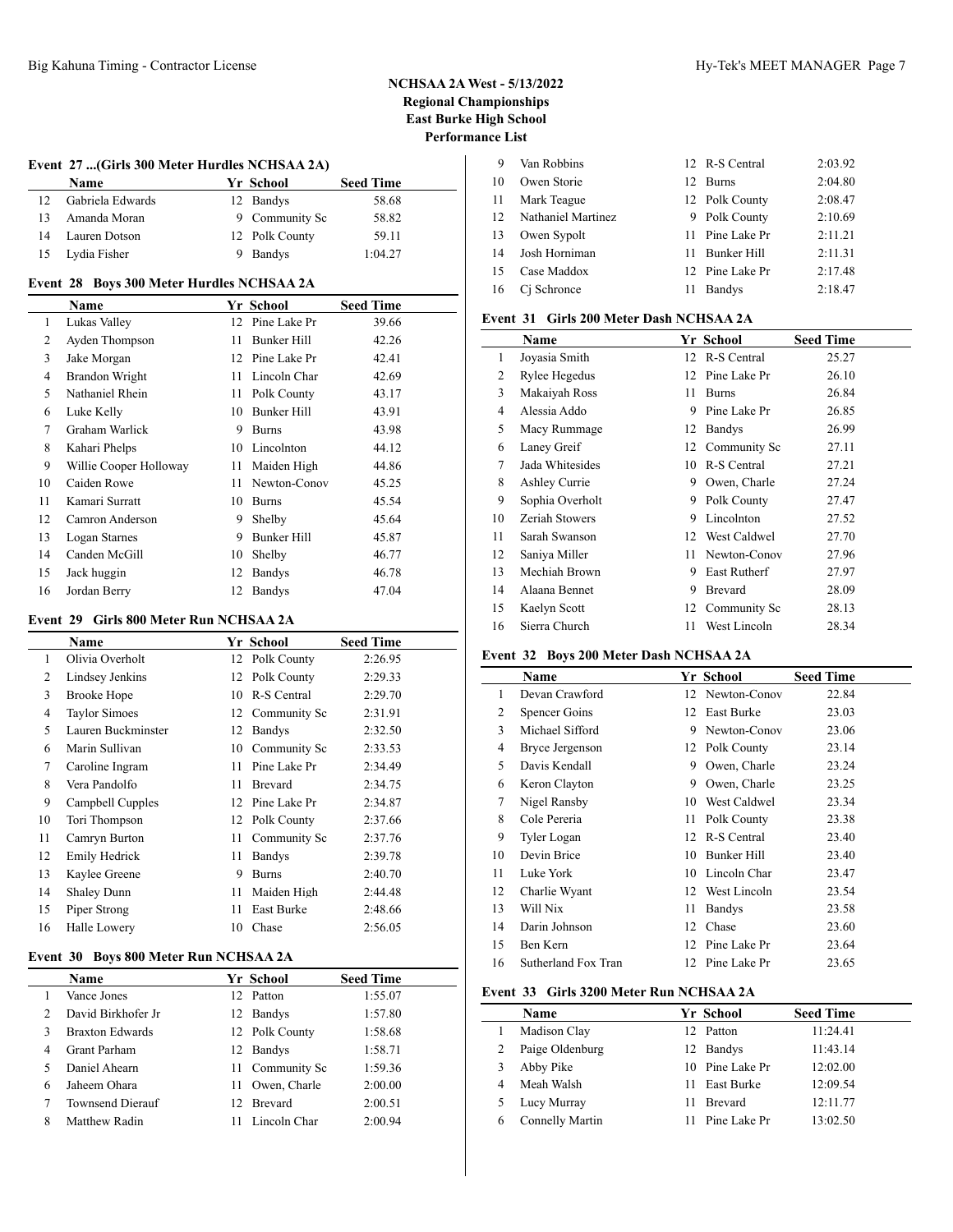### **Event 33 ...(Girls 3200 Meter Run NCHSAA 2A)**

|    | Name          |    | Yr School      | <b>Seed Time</b> |  |
|----|---------------|----|----------------|------------------|--|
|    | Raven Griffin |    | 12 Shelby      | 13:59.32         |  |
| 8  | Kaylee Nelson |    | 9 Bunker Hill  | 14:07.58         |  |
| 9  | Allison Beard |    | 12 Bandys      | 15:26.71         |  |
| 10 | Alice Wray    | 11 | <b>Burns</b>   | 15:43.80         |  |
|    | Kayla Kitchen |    | 11 Polk County | 16:22.31         |  |
|    | Lexi Matthews |    | <b>Bandys</b>  | 17:04.46         |  |

#### **Event 34 Boys 3200 Meter Run NCHSAA 2A**

|    | <b>Name</b>            |    | Yr School      | <b>Seed Time</b> |
|----|------------------------|----|----------------|------------------|
| 1  | <b>Grant Parham</b>    | 12 | Bandys         | 9:58.41          |
| 2  | Elijah Jones           | 11 | Owen, Charle   | 9:59.49          |
| 3  | Joel McCloskey         | 11 | Lincoln Char   | 10:27.36         |
| 4  | Tucker Caulder         | 10 | Lincoln Char   | 10:32.28         |
| 5  | <b>Hunter Smathers</b> | 11 | Maiden High    | 10:36.62         |
| 6  | Abdi Green             | 12 | <b>Brevard</b> | 10:37.04         |
| 7  | Corbin Hasslinger      | 11 | Pine Lake Pr   | 10:37.09         |
| 8  | Ben Martin             | 11 | Bunker Hill    | 10:49.68         |
| 9  | Mark Teague            | 12 | Polk County    | 10:50.30         |
| 10 | Hayes Weatherman       | 11 | R-S Central    | 10:50.84         |
| 11 | Eli Snowden            | 11 | <b>Brevard</b> | 11:02.38         |
| 12 | Ben Bruce              | 10 | Lincoln Char   | 11:02.80         |
| 13 | Jake Knight            | 9  | Bandys         | 11:04.78         |
| 14 | Cole Deal              | 12 | Bandys         | 11:22.01         |
| 15 | Jalyn Thomas           | 10 | Polk County    | 11:25.15         |
| 16 | Case Maddox            | 12 | Pine Lake Pr   | 11:26.49         |

## **Event 35 Girls 4x400 Meter Relay NCHSAA 2A**

|              | <b>Team</b>              | Relay        | <b>Seed Time</b>        |
|--------------|--------------------------|--------------|-------------------------|
| $\mathbf{1}$ | Pine Lake Pr             | A            | 4:08.05                 |
|              | 1) Caroline Ingram 11    |              | 2) Alessia Addo 9       |
|              | 3) Campbell Cupples 12   |              | 4) Rylee Hegedus 12     |
| 2            | Polk County              | A            | 4:17.32                 |
|              | 1) Karsyn Huskey 9       |              | 2) Kinsley Huskey 12    |
|              | 3) Sophia Overholt 9     |              | 4) Olivia Overholt 12   |
| 3            | Community Sc             | A            | 4:28.96                 |
|              | 1) Laney Greif 12        |              | 2) Taylor Simoes 12     |
|              | 3) Camryn Burton 11      |              | 4) Lyndon Cock 12       |
| 4            | <b>Bandys</b>            | $\mathsf{A}$ | 4:29.01                 |
|              | 1) Lauren Buckminster 12 |              | 2) Emily Hedrick 11     |
|              | 3) Bailey Reynolds 12    |              | 4) Macy Rummage 12      |
| 5            | <b>Burns</b>             | A            | 4:31.00                 |
|              | 1) Kaylee Greene 9       |              | 2) Essence Howze 10     |
|              | 3) Sarah Day 11          |              | 4) Hannah Dover 12      |
| 6            | R-S Central              | A            | 4:31.34                 |
|              | 1) Taylor Wright 12      |              | 2) Mackenzie Buchanan 9 |
|              | 3) Cloe Jenkins 10       |              | 4) Brooke Hope 10       |
| 7            | Owen, Charle             | A            | 4:34.34                 |
|              | 1) Carly Hancock 11      |              | 2) Sierra Honeycutt 9   |
|              | 3) Nevaeh Perkins 10     |              | 4) Maddie Swanson 12    |
| 8            | Maiden High              | A            | 4:39.06                 |
|              | 1) Isabella Woloshuk 9   |              | 2) Madison Whittaker 9  |
|              | 3) Callie Stamey 11      |              | 4) Laney Miller 9       |

| 9  | Lincoln Char            | А | 4:40.50                 |
|----|-------------------------|---|-------------------------|
|    | 1) Katherine Elliott 12 |   | 2) Kallie Lusk 10       |
|    | 3) Amelia Aganad 11     |   | 4) Semira Burnett 10    |
| 10 | <b>Brevard</b>          | A | 4:46.15                 |
|    | 1) Vera Pandolfo 11     |   | 2) Avery Leland 11      |
|    | 3) Abby Huter 9         |   | 4) Chasity White 9      |
| 11 | Lincolnton              | A | 4:56.23                 |
|    | 1) Jada Charles 9       |   | 2) Allyson Carpenter 10 |
|    | 3) Daniela Loaiza 10    |   | 4) Sara Lopez 11        |

# **Event 36 Boys 4x400 Meter Relay NCHSAA 2A**

|    | <b>Team</b>                  | <b>Relay</b> | <b>Seed Time</b>             |
|----|------------------------------|--------------|------------------------------|
| 1  | Polk County                  | А            | 3:30.07                      |
|    | 1) Braxton Edwards 12        |              | 2) Bryce Jergenson 12        |
|    | 3) Cole Pereria 11           |              | 4) Nathaniel Rhein 11        |
| 2  | Maiden High                  | А            | 3:32.50                      |
|    | 1) Nymier Ramseur 11         |              | 2) Willie Cooper Holloway 11 |
|    | 3) Bryson Foard 11           |              | 4) Carson Foard 11           |
| 3  | Pine Lake Pr                 | А            | 3:33.07                      |
|    | 1) Jake Morgan 12            |              | 2) KJ Grossbeck 12           |
|    | 3) Ben Kern 12               |              | 4) Lukas Valley 12           |
| 4  | Lincoln Char                 | А            | 3:36.95                      |
|    | 1) Manix Ferreira 11         |              | 2) Joel McCloskey 11         |
|    | 3) Brandon Wright 11         |              | 4) Matthew Radin 11          |
| 5  | Owen, Charle                 | A            | 3:37.62                      |
|    | 1) Davis Kendall 9           |              | 2) Jaheem Ohara 11           |
|    | 3) Tad Sloan-Westmoreland 11 |              | 4) Josh Hollowell 10         |
| 6  | <b>Brevard</b>               | А            | 3:37.62                      |
|    | 1) Kyle Lovett 11            |              | 2) Knox Witherspoon 12       |
|    | 3) Parker Sisney 10          |              | 4) Townsend Dierauf 12       |
| 7  | Patton                       | A            | 3:38.11                      |
|    | 1) Cayden Roscoe 9           |              | 2) Caden Clontz 12           |
|    | 3) Austin McGuire 10         |              | 4) Vance Jones 12            |
| 8  | <b>Bandys</b>                | A            | 3:44.82                      |
|    | 1) David Birkhofer Jr 12     |              | 2) Bryson Burkett 12         |
|    | 3) Jayden Brown 10           |              | 4) Eli Cross 11              |
| 9  | Community Sc                 | А            | 3:44.90                      |
|    | 1) Levi Church 9             |              | 2) Preston Cock 10           |
|    | 3) Nicholas Calarco 11       |              | 4) Daniel Ahearn 11          |
| 10 | West Caldwel                 | А            | 3:45.68                      |
|    | 1) Tony Petty 12             |              | 2) Jayco Castro 9            |
|    | 3) Nigel Ransby 10           |              | 4) Victor Rosa 12            |
| 11 | R-S Central                  | А            | 3:45.79                      |
|    | 1) Tyler Logan 12            |              | 2) John Marsh 12             |
|    | 3) Van Robbins 12            |              | 4) Ty'Quan Whitesides 12     |
| 12 | <b>Burns</b>                 | А            | 3:46.57                      |
|    | 1) Andrew Parsons 12         |              | 2) Ryan Thompson 11          |
|    | 3) Owen Storie 12            |              | 4) LJ Allen 11               |
| 13 | <b>Bunker Hill</b>           | А            | 3:46.90                      |
|    | 1) Chadz Stevenson 12        |              | 2) Xavier McCleave 10        |
|    | 3) Josh Horniman 11          |              | 4) Logan Starnes 9           |
| 14 | East Burke                   | А            | 3:48.90                      |
|    | 1) Travis Craig 10           |              | 2) Seth Adamcyzk 10          |
|    | 3) Jackson Spencer 11        |              | 4) Christopher Price 12      |